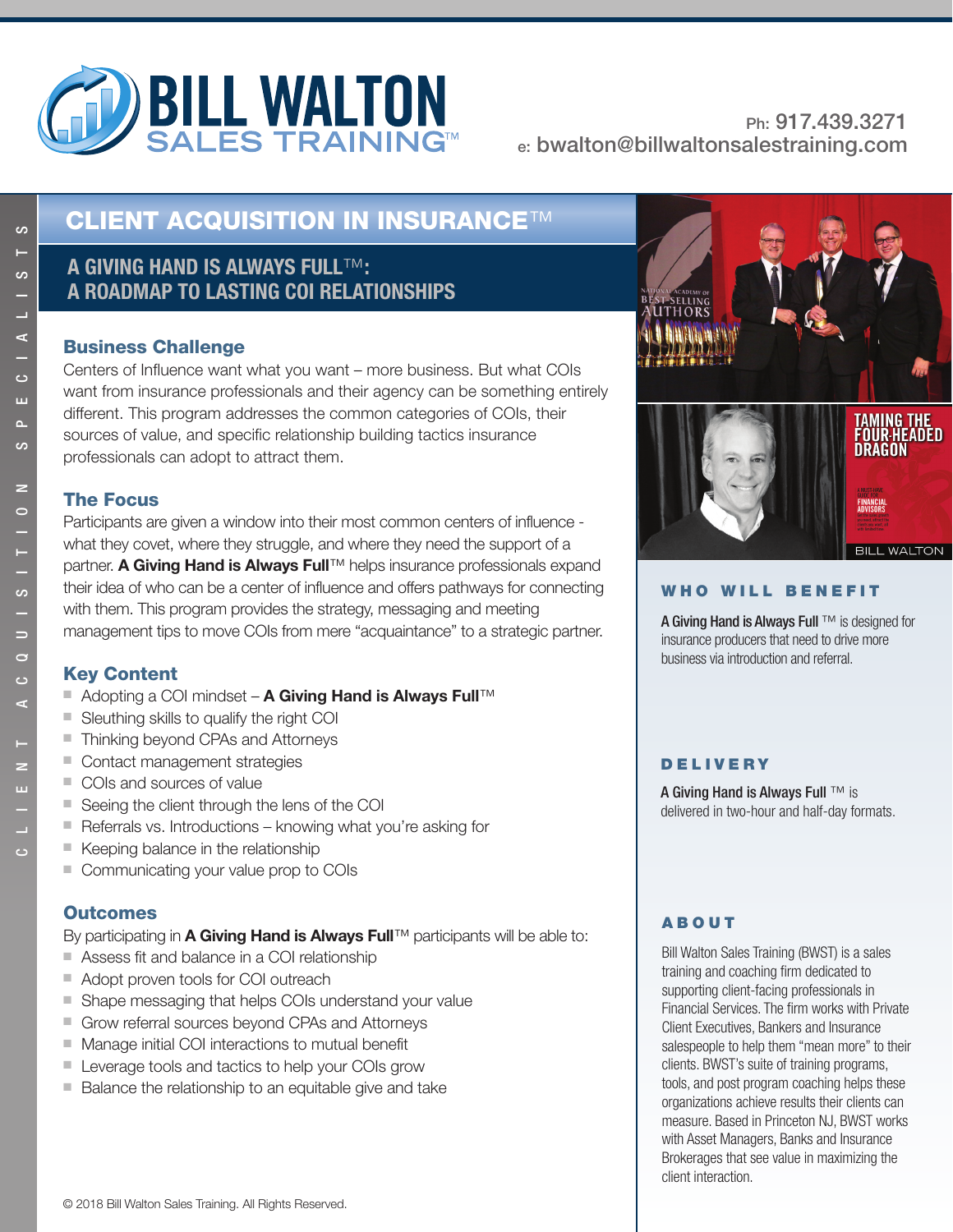

# **CLIENT ACQUISITION IN INSURANCE**™

## **90-DAY DASH**™

Business leaders and consumers are bombarded by calls from insurance salespeople. Most have assistants screening their email and no one answers a call from someone they don't know. In fact, over 90% of voicemails never get returned. Producing agents and brokers need an easy to execute a process for generating leads – one that leverages what's working and integrates new social tools and messaging for outreach.

#### **The Focus**

The 90-Day Dash<sup>™</sup> is a 90-day prospect development process designed to create consistent effort, speed, and perseverance. We designed this program to create focus and tempo for an integrated lead generation effort. The program is driven through a high-impact seminar with 90-days of follow-on coaching. Participants create foundation of ideal prospects, a compelling message, and a syncopated touch process for acquisition.

- Developing a 7-Touch Strategy<sup>™</sup>
- Positioning yourself as a specialist
- Developing your unique elevator pitch and ideal client declaration
- Client-type marketing and referral strategies
- Mastering The Coffee Talk, Discovery and Recommendation meeting
- Recruiting Centers of Influence
- Simple social media strategies
- The Perfect Day and Perfect Week creating a rhythm for client acquisition

#### **Outcomes**

**Outcomes** By participating in **90-Day Dash**™ participants will be able to:

- Take comfort in a refined new client plan
- Determine where to go and what to say to new prospects
- Create more compelling relationships with COIs
- Develop a plan of touches that brands them as a trusted specialist
- Manage the time necessary for a coordinated prospecting effort



#### **WHO WILL BENEFIT**

90-Day Dash<sup>™</sup> is designed for producers in insurance that need a disciplined approach to new client acquisition.

#### **DELIVERY**

Delivered as a 4-hour workshop with pre-work, custom case study and 90 days of situation-based accountability coaching.

#### **ABOUT**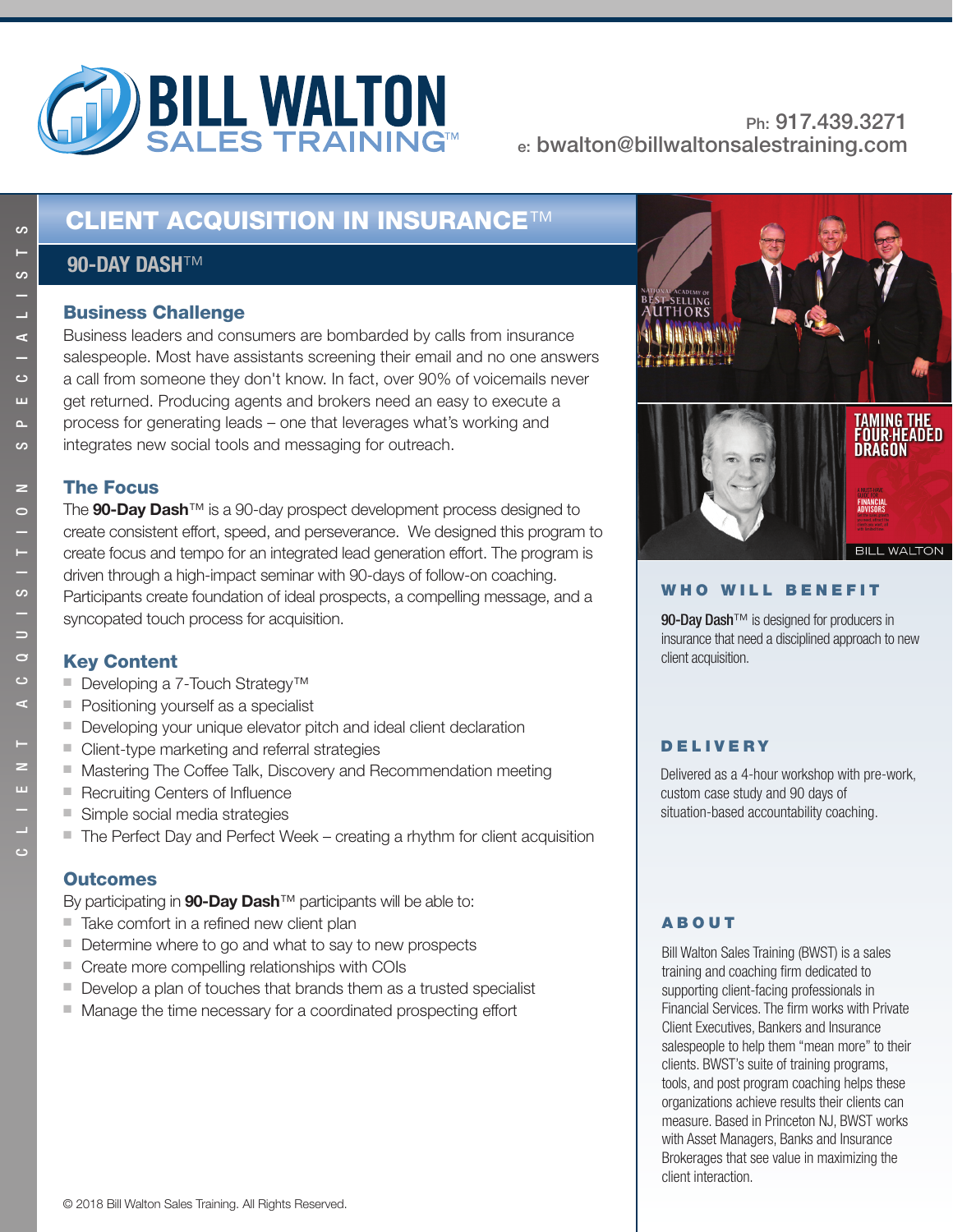

# **CLIENT ACQUISITION IN INSURANCE**™

## **PERSONAL EFFECTIVENESS: AN INSURANCE PROFESSIONAL'S SURVIVAL KIT**

#### **Business Challenge**

Most insurance professionals are smart, credentialed and well meaning. But not all have the insight or bandwidth to seize all opportunity all of the time. In fact, current client demands and administrative matters are taking valuable time away from prospecting and practice development. Often what's needed is a process for getting the right work done right.

#### **The Focus**

**The Focus** In this tools-driven program, insurance professionals learn to create their Perfect Week, to adopt a *time-slot* strategy for their outreach, and take a "*Big 6*" approach to what's realistic to accomplish in one business day. This program allows for best practice share and peer coaching and helps insurance professionals expand their idea of what can get done and when.

- Debunking the multi-tasking myth
- Creating the *perfect day* and the *perfect week*
- 21-day personal growth commitments
- The Big 6 List getting the right things done
- Doing what's "closest to the money" first
- The Clean 10 keeping the office a place of productivity
- Improving your personal decisiveness

#### **Outcomes**

**By participating in Personal Effectiveness: An Insurance Professional's Survival Kit**™ participants will be able to:

- Craft a 21-day productivity improvement plan
- Understand their personal source of productivity
- Manage the four demands on their time: Clients, Prospects, Networking and Administration
- Move quickly out of funks and procrastination
- Reduce the pressure they feel when there's so much to do
- Manage their energy, more than their time for personal success and renewal



#### **WHO WILL BENEFIT**

Personal Effectiveness: An Insurance Professional's Survival Kit™ is designed for insurance professionals that balance the often conflicting priorities of practice development, relationship management and administration. Perfect for agents in need of greater productivity in their approach to growth in their book.

#### **DELIVERY**

Personal Effectiveness: A Financial Professional's Survival Kit<sup>™</sup> is delivered in two-hour and half-day formats.

### **ABOUT**

Bill Walton Sales Training (BWST) is a sales training and coaching firm dedicated to supporting client-facing professionals in Financial Services. The firm works with Private Client Executives, Bankers and Insurance salespeople to help them "mean more" to their clients. BWST's suite of training programs, tools, and post program coaching helps these organizations achieve results their clients can measure. Based in Princeton NJ, BWST works with Asset Managers, Banks and Insurance Brokerages that see value in maximizing the client interaction.

ဖ

ဖ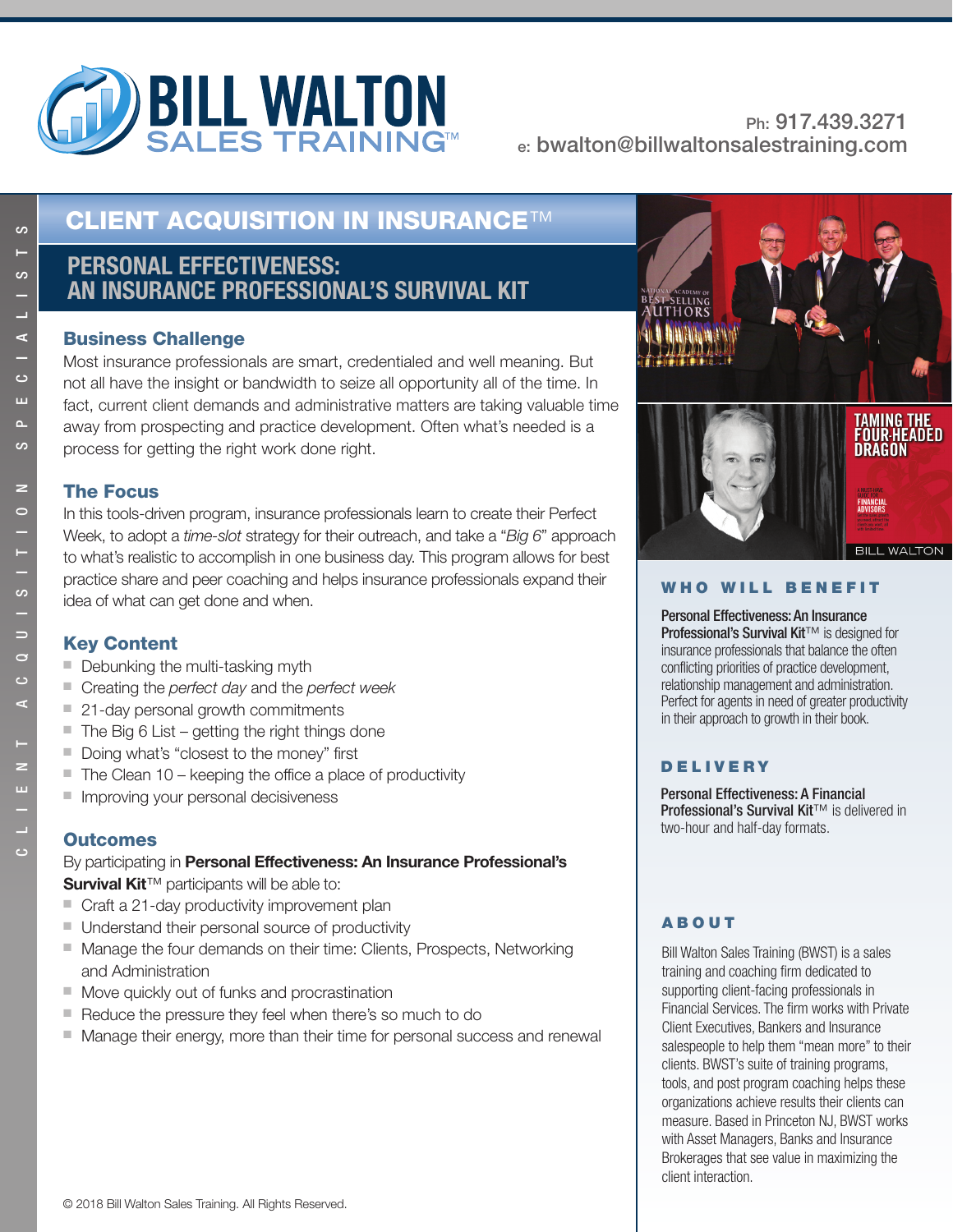

# **CLIENT ACQUISITION IN INSURANCE**™

## **TELLING YOUR STORY: VALUE PROP MIXOLOGY**

Prospects respond to how producers describe their agency's value and their own. This program helps insurance professionals create a firm and personal elevator pitch that states why other clients choose to work with them, and why the prospect would be interested in learning more.

#### **The Focus**

**The Focus** Prospects want to hear an agent's credibility and issue fluency – this workshop helps agents communicate that through three levels of messaging: a 12-word tagline, a 45-second elevator pitch and a 2-minute value proposition that answers the "*why should I work with you?*" question.

- Profiling your ideal client: Client type/Problem/Solution profiling model
- Knowing the dimensions on which you compete
- Articulating your impact, knowledge and "issue fluency"
- Tagline development
- Elevator Pitch Creation
- Four-part Value Proposition composition

### **Outcomes**

**By participating in <b>Telling Your Story: Value Prop Mixology**™ participants will be able to:

- Speak to why other clients chose to work with them
- Articulate a client type focus without the limitations of "niche" targeting
- Decide on the most relevant practice "value" factors that matter most to ideal prospects and clients.
- Craft three levels of messaging to support their brand of advisement: a tagline, an elevator pitch and a four-part value proposition.
- Establish common ground by putting their messaging into context for multiple stakeholders, including COIs.



#### **WHO WILL BENEFIT**

Telling Your Story: Value Prop Mixology™ is designed for producers, captive agents and brokers that need to distinguish themselves from the competition.

#### **DELIVERY**

Telling Your Story: Value Prop Mixology™ is delivered in two-hour and half-day formats.

### **ABOUT**